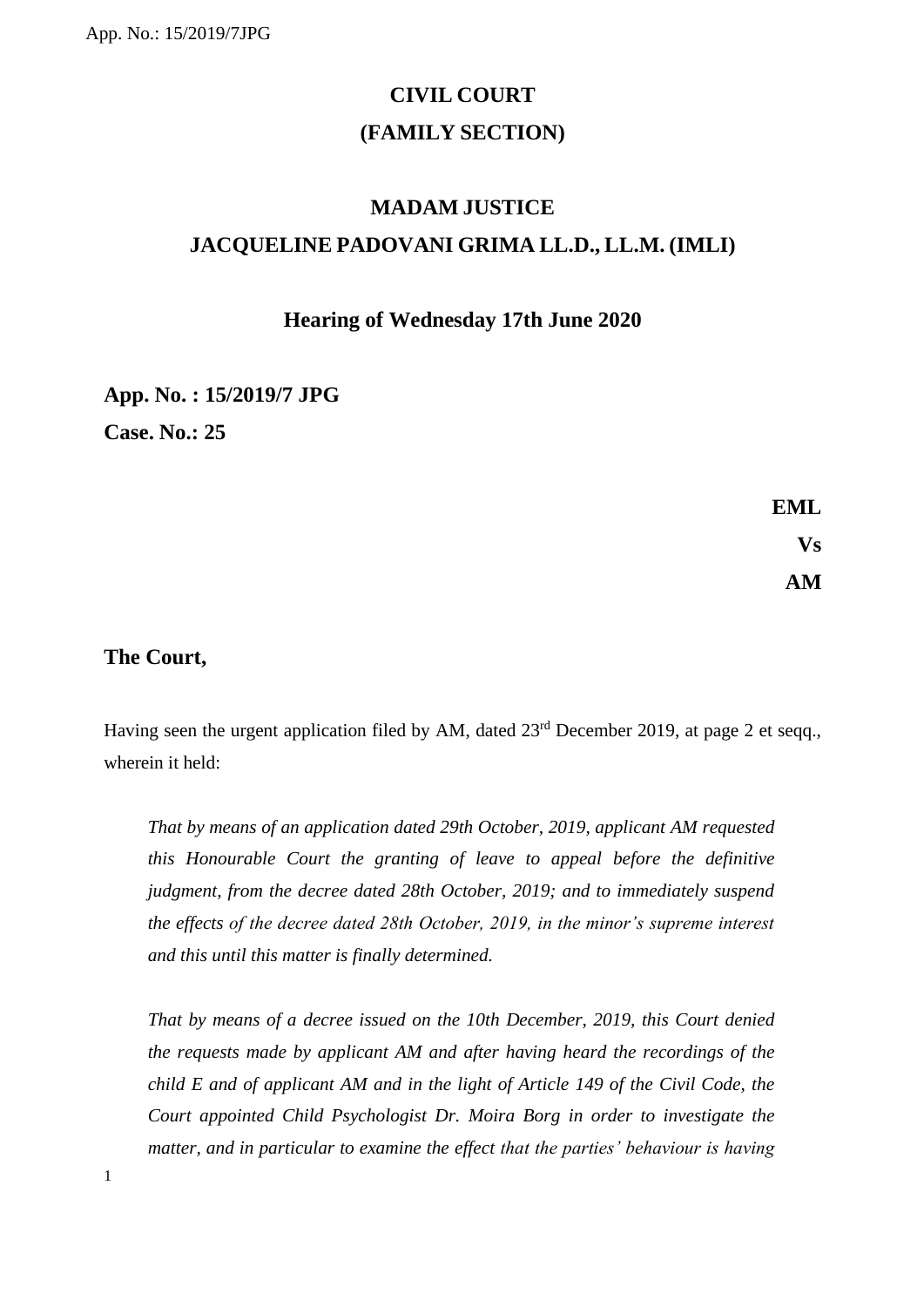*on the child, and to report to the Court accordingly.*

*That, from the offset, applicant AM declares that he does not in any way object to the appointment of the Child's Psychologist, since it was he himself who by means of a note filed on the 25th June, 2019, suggested that "in order to determine the existing problem between E and his mother and to suggest a possible solution for same, applicant humbly suggests that a psychiatrist is appointed to relate about same. Applicant is also willing to submit himself to the same psychiatrist so that parental alienation be completely excluded as a cause of the troublesome relationship between his son and his mother".* 

*That, however, applicant is extremely concerned by the reasoning openly declared by the Court that led to the above decree. Particular reference is made to the following declarations contained in the decree dated 10th December, 2019:*

*i."The Court has heard the recordings of the child filed by Defendant, from which is [sic] seems to appear that not only was Defendant too busy recording the child crying hysterically to effectively try to comfort him during a substantial part of these recordings which lasted a total of approximately twenty minutes …"* 

*The Court was quick to rebuke applicant AM for recording his son, claiming that he did so allegedly in lieu of trying to comfort him, and this when:*

- *a. The recorder was simply placed on a table, whilst applicant can be heard lulling his son whilst he was sitting on his lap and continuously patting his back. The Court should note that applicant couldn't even speak to his son for the best part of the recording, because even he was emotional and felt helpless, seeing his son in such a state. Applicant does not stay crying in the courtroom to impress the Judge, as his wife does, but ultimately the current situation has taken its toll on him as well, because he cannot accept the fact that his son's life is being ruined due to his wife's decision to have a relationship with a drug dealer.*
- *b. Despite the fact, that applicant filed countless recordings of his wife blatantly*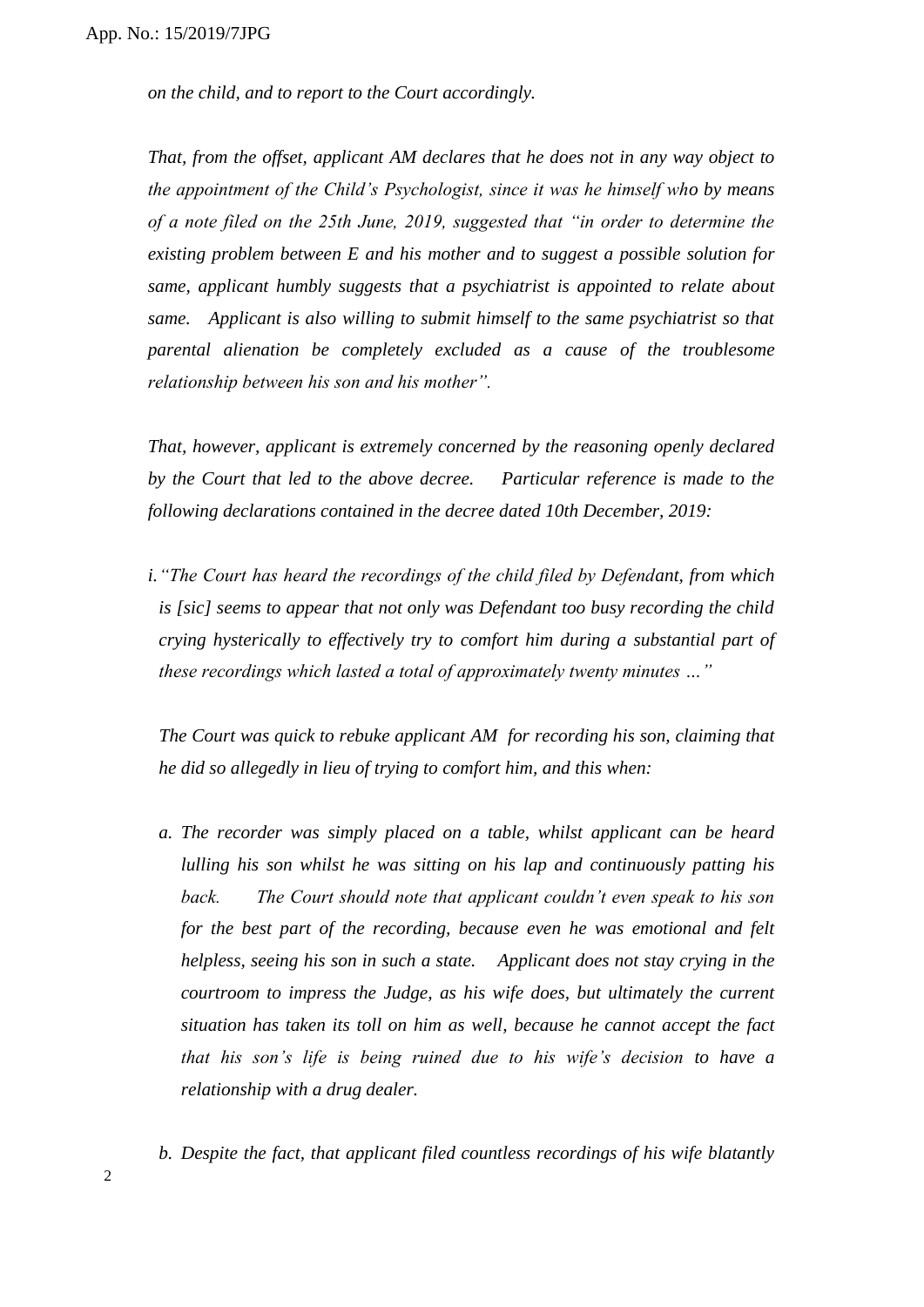*flashing her mobile in E's face for almost a whole year rather than exercise access and trying to interact with her son, this Court never ever chided her for doing so. Not only, but this Court even rewarded his wife, at the child's expense, by authorising her to pick up E directly from school, even though, through her own doing, defendant EML, had alienated herself from her son.*

- *c. The Court did not even mention the fact that in one of the recordings filed by EML on the 22nd November, 2019, defendant was so intent in recording her son, that she did not even notice her 2 year old daughter right in front of her, putting a deflated balloon in her mouth!*
- *d. Hadn't applicant filed the recordings, no one would have believed what his son is going through, and applicant would have been accused of lying with an intention to alienate his son from the mother. Even so, the Court is implying such alienation, let alone without the said recordings. The recordings have been filed for the Court to understand the full implications of the decree dated 28th October, 2019 on his son and for the Court to act accordingly to protect the child's interests, rather than the interests of any one of the parents involved.*
- *ii. "… that when Defendant did in fact try to comfort the child, he agreed with him that Plaintiff is "the worst mother"*

*Applicant flatly denies that he has ever said such a thing to his son and he confirms that he would never dream of telling his son such a thing. When E was hysterically crying, screaming and repeating that defendant was "the worst mother", applicant was soothingly hushing his son and quietly telling him "ieqaf E" and this to calm him down. At the end, applicant told him "I can understand", implying that applicant can understand his son's frustration at being forced into something (the picking up by the mother from school) that he has objected to from the offset of the separation and not just for the past year. The Court, however, chose to misinterpret the above and somehow inexplicably claimed that applicant agreed with his son that plaintiff is the worst mother!*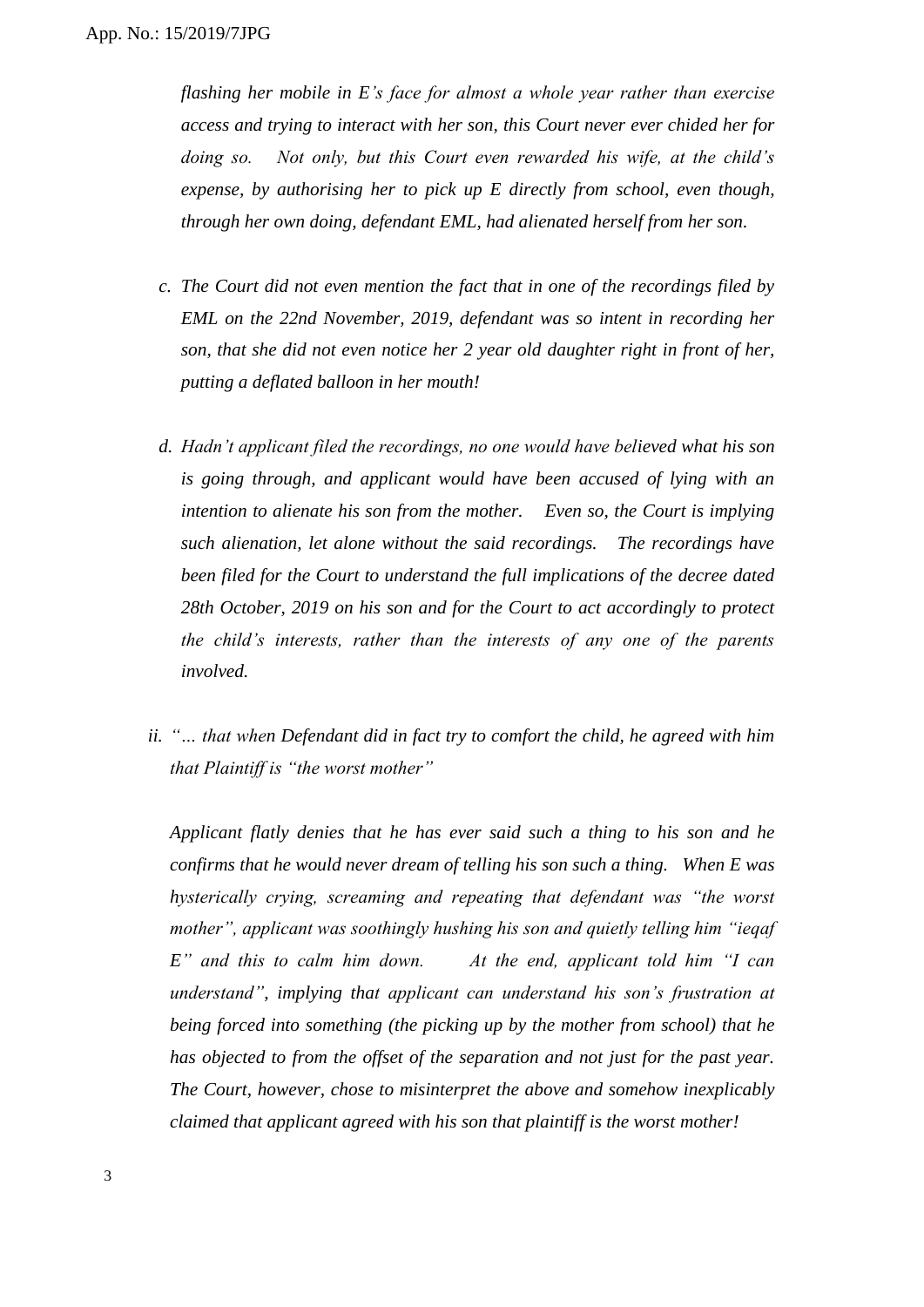*iii. suggested to the child that "it's time you tell this to your mother" [with reference to the child expressing a wish to not see his mother again].*

*With all due respect, this Court has not understood that when applicant told his son that "it's time you tell this to your mother", E was not objecting to seeing his mother again, but was objecting to her picking him up from school and to her taking him to her apartment. Applicant can be clearly heard explaining to his son that "she's gonna come to pick you up on Monday, Wednesday and Friday and Sunday I need to take you to her place". E vehemently objected to this. Applicant is feeling as helpless as his son, in this situation, and that is why he told his son that he has to speak up and tell his mother his feelings and his wishes. It is evidently useless for applicant to relate to the Court, as he has done on numerous occasions, about his son's feelings and strained relationship with the mother, so much so that it is being implied that he is alienating his son from the mother. Applicant is now at a complete loss, since it seems that the Court wants him to instruct his son to suppress his feelings and acquiesce to all that is being imposed on him, rather than speak up, face the existing problems and try to discuss them with his mother!*

*iv. and telling the child that he (AM) tried to persuade the Court to stop access but that the Court does not understand the needs of children"*

*Applicant is once again flabbergasted at how the Court claimed that he told his son that he tried to persuade the Court to stop access, when applicant can be clearly heard saying "I tried to explain to her about coming to school to pick you up, but unfortunately she told Valletta [i.e. the Court] and Valletta they want it like that". Applicant confirms that he told his son "unfortunately Valletta they cannot understand because it is not their children" … applicant has already claimed on numerous occasions, that no one would allow their children to be remotely in the vicinity of persons with a shady character, let alone with a criminal past and awaiting a trial on drug trafficking – thus, applicant simply cannot understand how his son is being forced by Court decree to spend hours in Kevin Sammut's residence, whilst ignoring all the risk factors involved and despite the strained relationship that his son has with his mother.*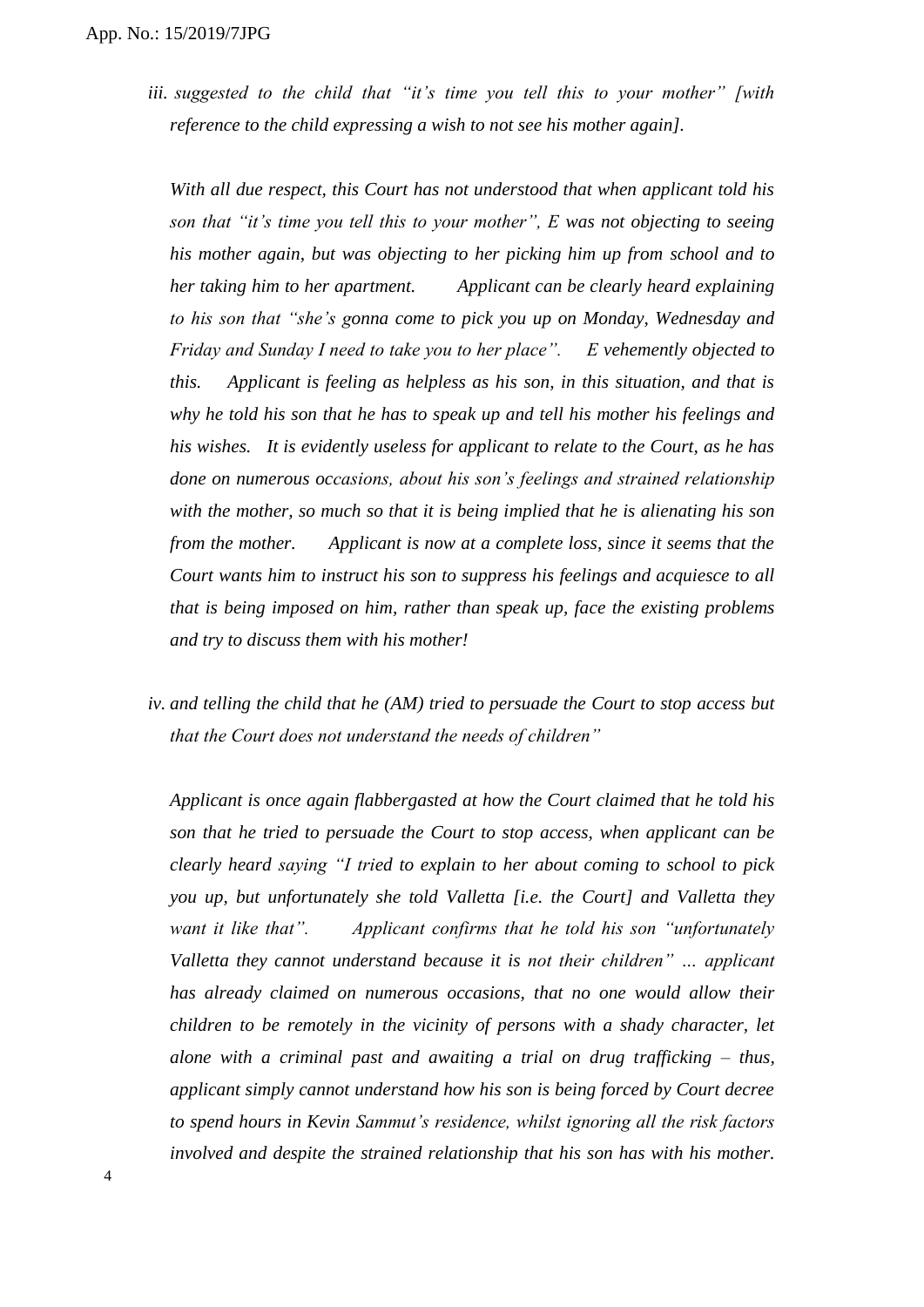*To add insult to injury, applicant feels that the Court is somehow blaming him for this situation! All this feels surreal.*

*That what is troublesome, is the fact that the above misrepresentations imply a clear bias against applicant. Unfortunately this bias is evident even from the below:*

- *i.that this Honourable Court has rightly not hesitated to impose in open Court and on the spot, supervised access when a verbal claim of marijuana smoking was made in Court by a party during an application in the acts of a mediation during the sitting held on the 28th October, 2019 . By contrast, the hesitation by this Court in this case, which is by far more serious than pot smoking, is inexplicable.*
- *ii. When applicant filed a simple application on the 28th November, 2019, requesting that defendant EML be notified at specific times, since she has in the past always avoided notification; this Court did not automatically accede to his request, as is normally done, but has instead ordered that defendant be notified with this application!*

*That apart from the bias against applicant, the Court has, by means of the decrees dated 28th October, 2019 and 10th December, 2019, already expressed its opinion with regard to the merits of the case. Even though the Court stated that the "decision given in a pendente lite decree does not necessarily have to be followed in the Court's final judgement", the merits of this case are limited to the care and custody and access relative to the minor E, which issues have been dealt with in the mentioned decrees.* 

*In terms of Article 734 (1) (d) (i) of Chapter 12 of the Laws of Malta "A judge may be challenged or abstain from sitting in a cause, if he had given advice, pleaded or written on the cause or on any other matter connected therewith or dependant thereon". The First Hall, Civil Court had accepted this plea of recusal in the decree delivered on the 22nd May, 2002 in the case: Frankie Refalo noe vs Jason Azzopardi et [Writ of Summons No. 1365/92 AJM], following a preliminary judgement which had been given by the Court since "fis-sentenza preliminari*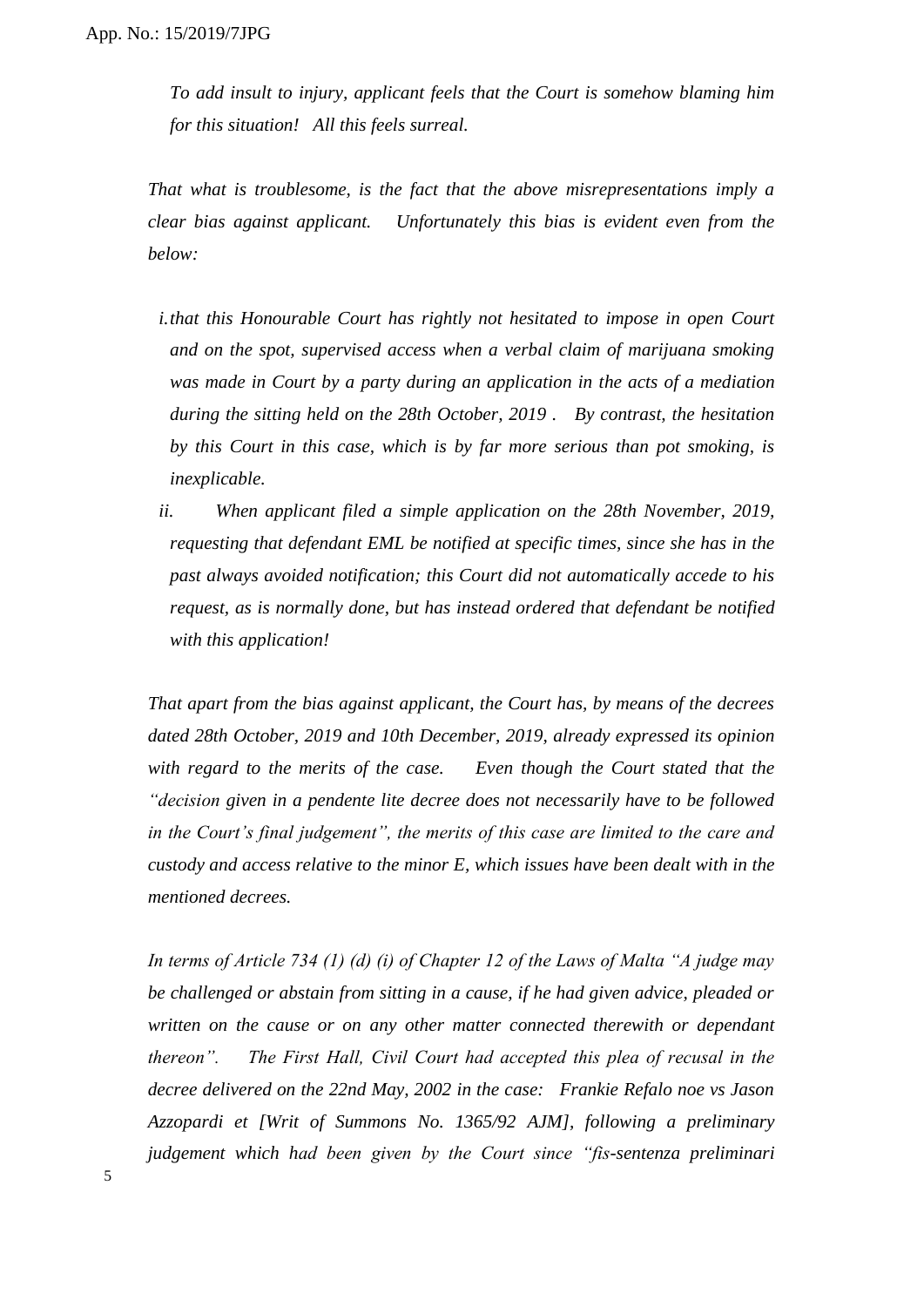*taghha tal-24 ta' Mejju, 1995, kienet ghamlet certa osservazzjonijiet li jimpingu fuq il-mertu tal-kaz".* 

*Applicant is also aware that this Honourable Court as presided over, has in the recent past recused itself from hearing cases where one of defendant's lawyers, Dr. Stephen Thake, was assisting one of the parties, and this for personal reasons. That case was assigned to another Judge, without a decree of abstention and without a request for recusal. A request was forwarded for the case not to be assigned to the new Judge since a number of witnesses had already testified viva voce, however, at that stage it became known that this Honourable Judge herself requested the transfer of this case, in view of Dr. Thake's presence in the said case. Everyone had accepted this Judge's decision. However, in this case, it is Dr. Stephen Thake himself, who is assisting EML, together with Dr. Maria Cardona, and as a consequence, if there existed a valid reason at law for this Honourable Judge to stop hearing the case: Donna Salerno et vs Guido Bonello Ghio, there likewise exists a valid reason at law for the presiding Judge to stop hearing this current case and to abstain due to an evident conflict of interest. Tertium non datur.* 

*That as a consequence of the above, applicant feels that his right to a fair trial as sanctioned by Article 6 (1) of the European Convention for the Protection of Human Rights and Fundamental Liberties, is being breached and will continue to be breached throughout these proceedings, and this to detriment of his son. In this regard, the Constitutional Court has confirmed that:*

*"Din il-Qorti taqbel u taghraf li tabilhaqq ir-raġunijiet li ghalihom ġudikant jista` jiġi rikużat milli jkompli jisma` kawża m`humiex biss dawk li l-liġi nnifisha ssemmi u, f`każijiet eċċezzjonali, jista` ikun hemm raġunijiet ohrajn serji li jwasslu bhala xierqa ghal tali astensjoni jew rikuża. L-istitut tar-rikuża jew tal-astensjoni huwa mahsub biex ihares l-ahjar interessi tal-ġustizzja, b`mod partikolari f`dak li jirrigwarda l-jedd ta` smigh xieraq b`mod imparzjali u kif ukoll it-tishih tal-fiduċja pubblika fl-amministrazzjoni tal-ġustizzja."* 

*Ultimately, it is vital that justice must not only be done but must be seen to done.*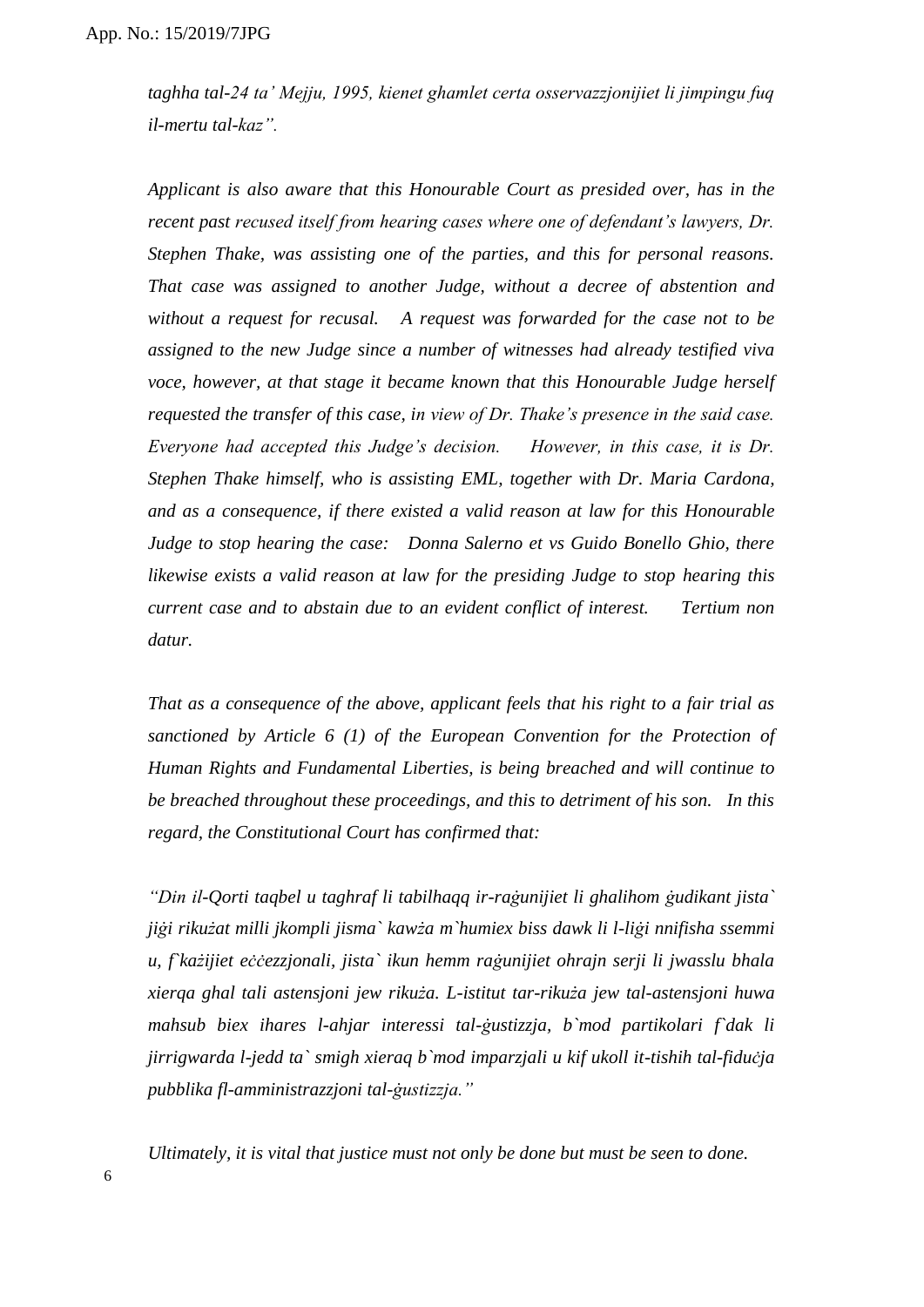*Applicant confirms that he was not aware of the above facts when he filed his statement of defence.*

*Thus, for the above mentioned reasons, applicant humbly requests this Honourable Court to abstain from hearing this case any further and to request the Director of Courts to assign this case to another Judge.*

Having seen that the application and documents, the decree and notice of hearing have been duly notified in accordance with law;

Having seen the reply filed by EML, dated  $16<sup>th</sup>$  January 2020, at page 8 et 8, wherein it held:

- *1) That defendant has filed yet another application requesting that the presiding Judge abstains. Defendant cites two (2) unconnected but equally flimsy grounds for doing so, being that the Court has shown bias against him and, the nebulous ground that in a prior suit, in which both parties' lawyers were involved, the presiding Judge had abstained. Both grounds are objected to and opposed by respondent not only because the grounds themselves are inexistent, but also because even where the facts actually alleged were to exist, such facts would not give rise to cause for abstention.*
- *2) It is now becoming clear that defendant is engaging in nothing short of an attempt at judicial intimidation. Defendant is aware that this application should not be upheld as he was aware that his previous applications demanding the Judge's abstention would have been rejected before he withdrew them. Defendant is also aware that this Court however presided, will not countenance the behaviour he has engaged in, but is doing his upmost to attempt moral pressure on the presiding Judge. This of itself constitutes contempt of Court which is a topic which will be revised by respondent in due course.*

Having heard all the evidence on oath;

Having seen the exhibited documents and all the case acts;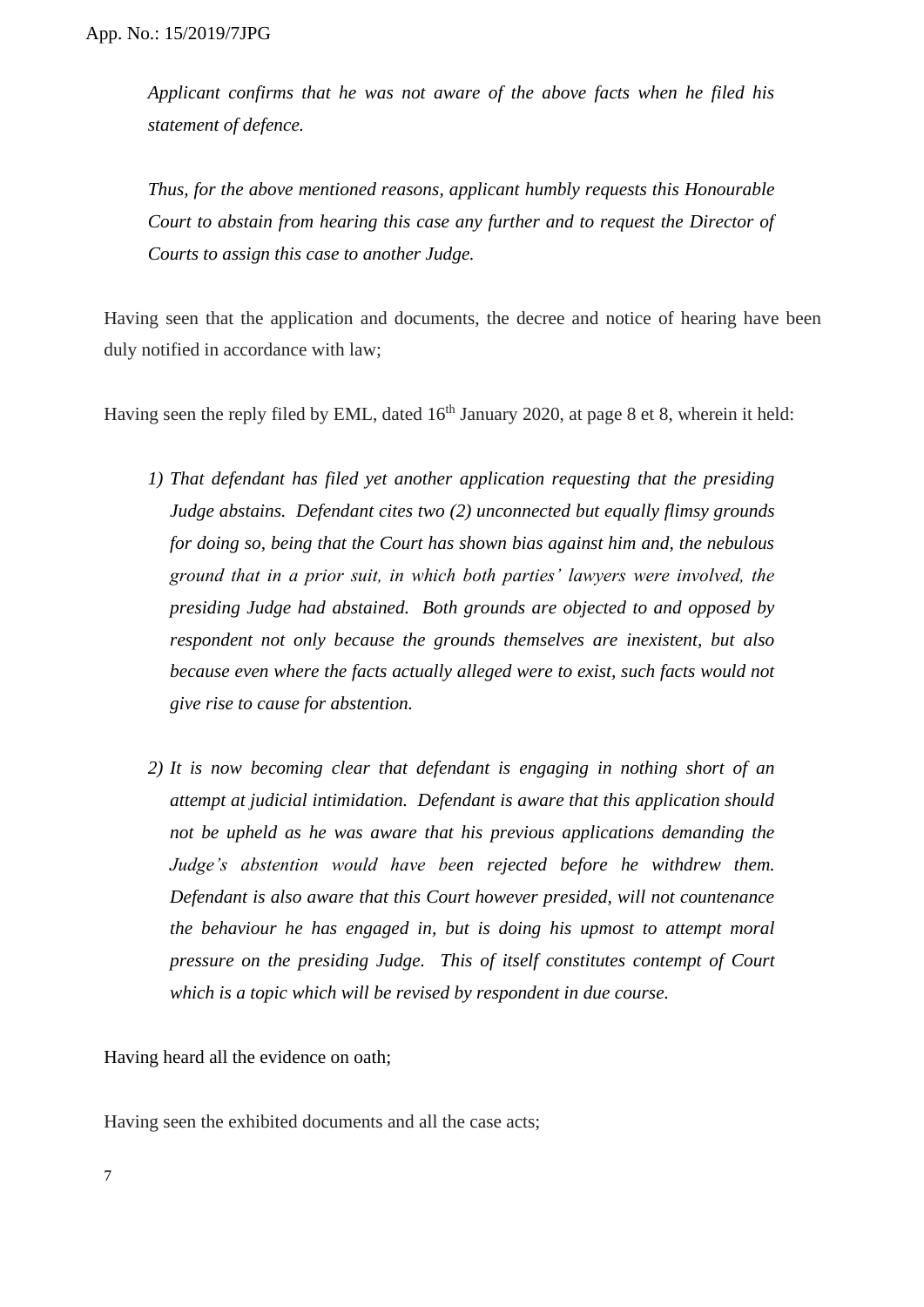Having heard oral submissions;

### **Considers;**

**AM** testified and exhibited Documents AMX1 to AMX12 that is a series of photos from video recordings taken during access. AM informs the Court that all these photos show EML mobile in hand taking photos and video of the child independently of apparent danger of to her child as well as danger to the other child of the plaintiff ML.

### **Deliberates;**

This is a decision following a request by Defendant for the presiding judge to recuse herself from this case for the reasons mentioned in his application, including the fact that the Presiding judge was assisted by Plaintiff's counsel in a personal legal matter unconnected with the case at hand. Plaintiff objects to this request, arguing that Defendant's request amounts to nothing other than judicial intimidation and is motivated only by Defendant's failure to obtain the suspension of her access with their child.

The Court *obiter* recognizes that it is particularly odious that the question of a judge's recusal is left to the judgement of the same judge whose recusal is being sought. Such a determination ought to be made by a different judge, however the current legal system in Malta does not permit this. The Court notes furthermore that the law does not even permit an appeal from a decision regarding recusal, albeit there are other remedies at the disposal of the parties.

8 The Court recognizes furthermore that with regards to complaints relating to impartiality, the Court has to protect not only the parties' interests, but also that of the public in general. This is because the impartiality of the members of the judiciary is fundamental not only to guarantee the right to a fair trial but also for democracy and the rule of law. It is oft said that justice must not simply be done, but it must also be seen to be done. It is for this reasons that a complaint of lack of impartiality can be based either on a lack of subjective impartiality on the part of the presiding judge or on a lack of objective impartiality, where the fear stems from the objective circumstances of the case which, independently of the actual convictions or personal interests of the judge, do not sufficiently guarantee the impartiality that the Court ought to have, and ought to appear to have. In a democratic country, it is crucial that the public has faith in the judicial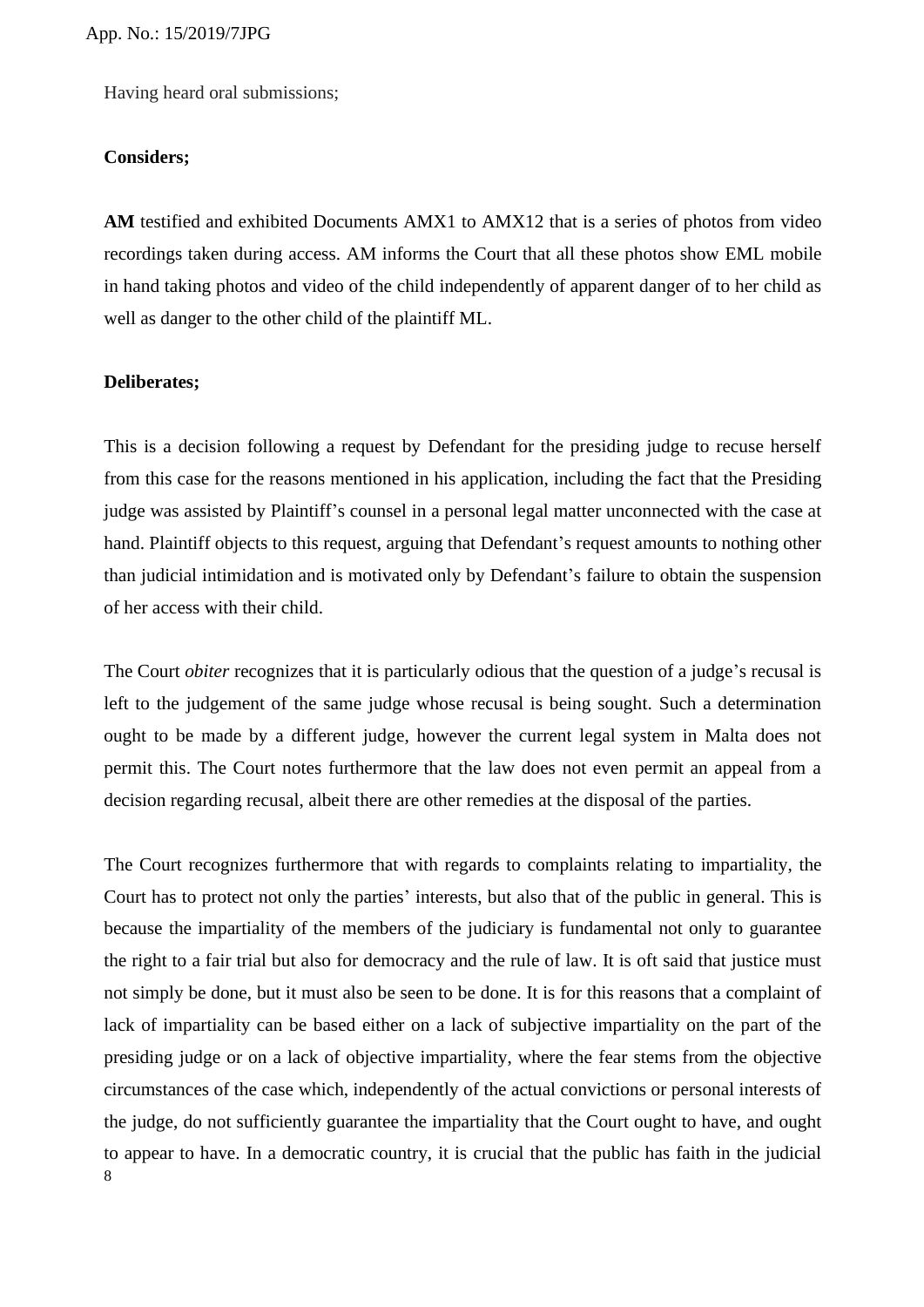and the impartiality of the judges, both actual and perceived, is a *sine qua non* requisite for such faith to exist. $1$ 

The Court also begins by noting that a recusal on the basis of the fact that the presiding Judge was assisted by the counsel to one of the parties' in a personal legal matter unconnected with the case at hand, is not contemplated in Article 734 of Code of Organization and Civil Procedure. However, the Court understands that the jurisprudence of the Maltese Courts on this matter is that decisions relating to the recusal of a judge are to be decided not simply on the basis of ordinary law but also in the light of the fundamental rights and liberties according to European Convention as well as the Constitution.<sup>2</sup>

The Court recalls that in determining the Court's impartiality the test is two-fold because the impartiality required of the Court must be both subjective as well as objective. This was confirmed in the European Court of Human Rights 's judgement in the names of **Micallef v.**  Malta decided on the 15<sup>th</sup> of October 2009:

> "*Impartiality normally denotes the absence of prejudice or bias and its existence or otherwise can be tested in various ways. According to the*

<sup>1</sup> See for example, **Castillo Agar v Spain,** ECHR decided on 28 October 1998: "…*even appearances may be of a certain importance. What is at stake is the confidence which the courts in a democratic society must inspire in the public*."

<sup>&</sup>lt;sup>2</sup> **Avukat Dottor Irene Bonello vs Onor. Prim Ministru et, Constitutional Court, decided on 28 April 2000:** "[d]*in il-Qorti tara pero` li l-kwestjoni rimessa lilha trid tigi deciza fuq livell oghla minn dak tas-semplici dritt ordinarju. Fi kliem iehor anke jekk skond id-disposizzjonijiet relattivi tal-Kapitolu 12 ma hemmx lok ta' rikuza anzi jista' jkun hemm addirittura divjet ta' astensjoni - tista' tinholoq sitwazzjoni li tikkuntrasta mad-drittijiet fondamentali u kostituzzjonali ta' l-individwu*." See also **Carmelo sive Charlie Galea vs Rosina Cardona,** Court of Appeal, decided on 5 July 2006: "…*anke jekk il-motivi huma tassattivi, "l-interpretazzjoni taghhom ma ghandhiex tkun tali li thalli dubju fil-fiducja (ta' l-akkuzat f' dan il-kaz) dwar id-dritt tieghu li jkollu 'a fair trial' u li ghalhekk, fid-dubju, l-Imhallef ghandu jakkolji l-eccezzjoni ta' rikuzazzjoni" (Kollez. Vol. XXXII P IV p 601)*"; **S.N. Properties Limited vs Bank of Valletta et,** First Hall of the Civil Court, decided on 18 October 2017: "…*huwa car illi l-interpetazzjoni li l-Qorti trid taghmel tal-Artikolu trid tkun wahda li tiehu kont tal-fatt illi talba ghar-rikuza ta' gudikant, ghalkemm maghmula a bazi tal-ligi ordinarja, ghandha fundament kostituzzjonali u ghalhekk id-decizjoni tal-Qorti trid tiehu in konsiderazzjoni d-dritt fondamentali ghas-smiegh xieraq tal-partijiet fil-kawza. Huwa wkoll fatt accertat illi l-Qorti trid tassigura wkoll illi l-gustizzja mhux biss isehh, izda tkun tidher li tkun qed isehh, u ghalhekk huwa wkoll konsiderazzjoni mportanti illi l-Qorti tkun tista' tinspira l-fiducja talpartijiet u tal-pubbliku fl-imparzjalita taghha*."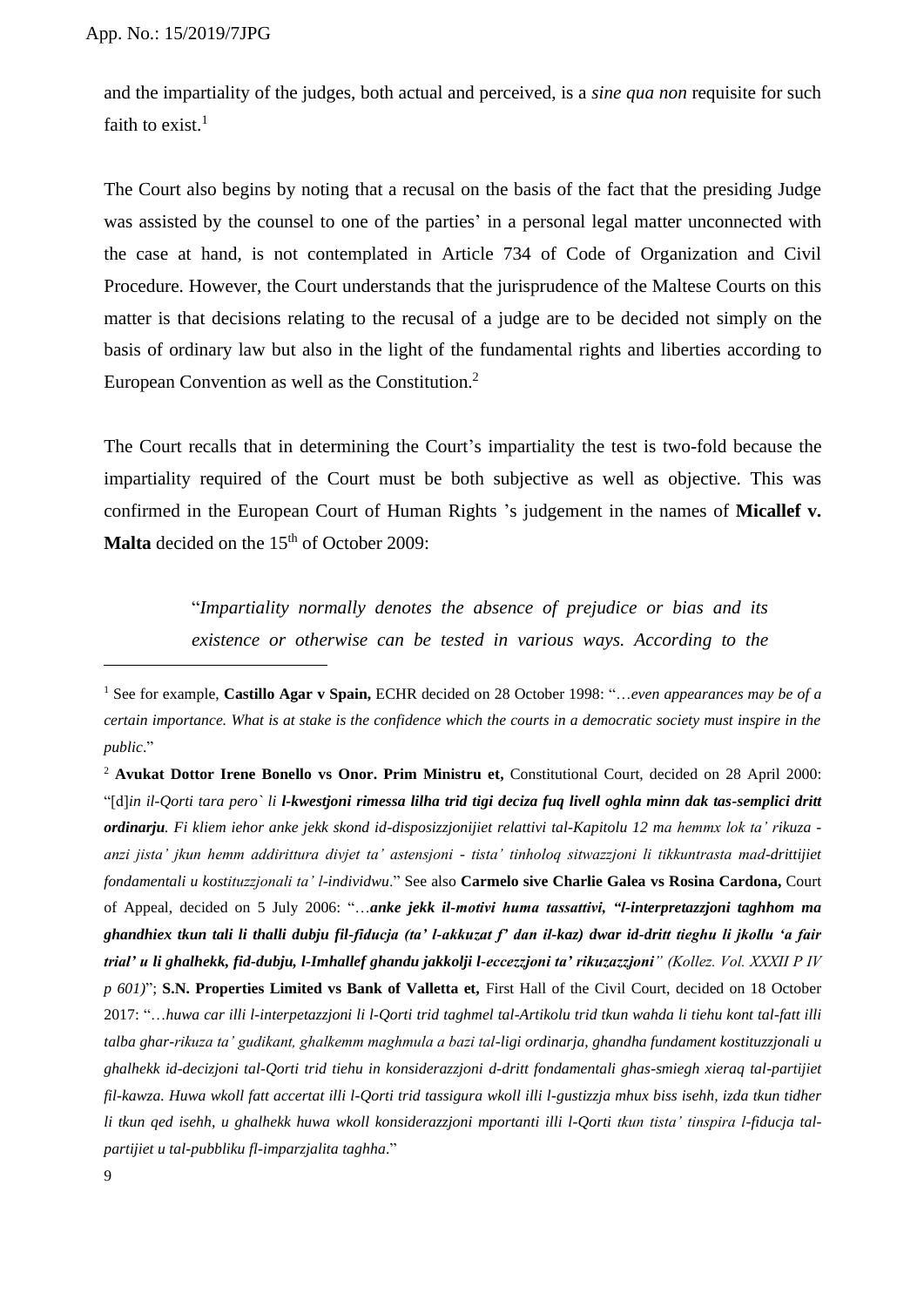*Court's constant case-law, the existence of impartiality for the purposes of Article 6 § 1 must be determined according to a subjective test where regard must be had to the personal conviction and behaviour of a particular judge, that is, whether the judge held any personal prejudice or bias in a given case; and also according to an objective test, that is to say by ascertaining whether the tribunal itself and, among other aspects, its composition, offered sufficient guarantees to exclude any legitimate doubt in respect of its impartiality (see, inter alia, Fey v. Austria, 24 February 1993, §§ 27, 28 and 30, Series A no. 255-A, and Wettstein v. Switzerland, no. [33958/96,](http://hudoc.echr.coe.int/eng#{"appno":["33958/96"]}) § 42, ECHR 2000-XII)*."

In this same judgement it was also stated that:

"**[a]***ppearances may be of a certain importance or, in other words, "justice must not only be done, it must also be seen to be done" (see De Cubber, cited above, § 26). What is at stake is the confidence which the courts in a democratic society must inspire in the public. Thus, any judge in respect of whom there is a legitimate reason to fear a lack of impartiality must withdraw (see Castillo Algar v. Spain, 28 October 1998, § 45, Reports 1998- VIII)*."

It has been held with regards to the subjective test that the personal impartiality of a judge must be presumed until there is proof to the contrary. In the absence of proof that the presiding judge acted on the basis of personal bias, a court can only presume that judge's personal impartiality.<sup>3</sup>

With regards to objective impartiality, it has been stated by the ECHR in **Castillo Agar v Spain**  decided on the 28<sup>th</sup> of October 1998 that:

> "*In deciding whether in a given case there is a legitimate reason to fear that a particular judge lacks impartiality, the standpoint of the accused is*

<sup>&</sup>lt;sup>3</sup> See for instance: Le Compte, Van Leuven and De Meyere v Belgium, ECHR decided on 23 June 1981; **Hauschildt v. Denmark,** ECHR decided on 24 May 1989; **Castillo Agar v. Spain,** ECHR decided on 28 October 1998; **Rustavi 2 Broadcasting Company Ltd and Others v Georgia,** ECHR decided on 18 July 2019.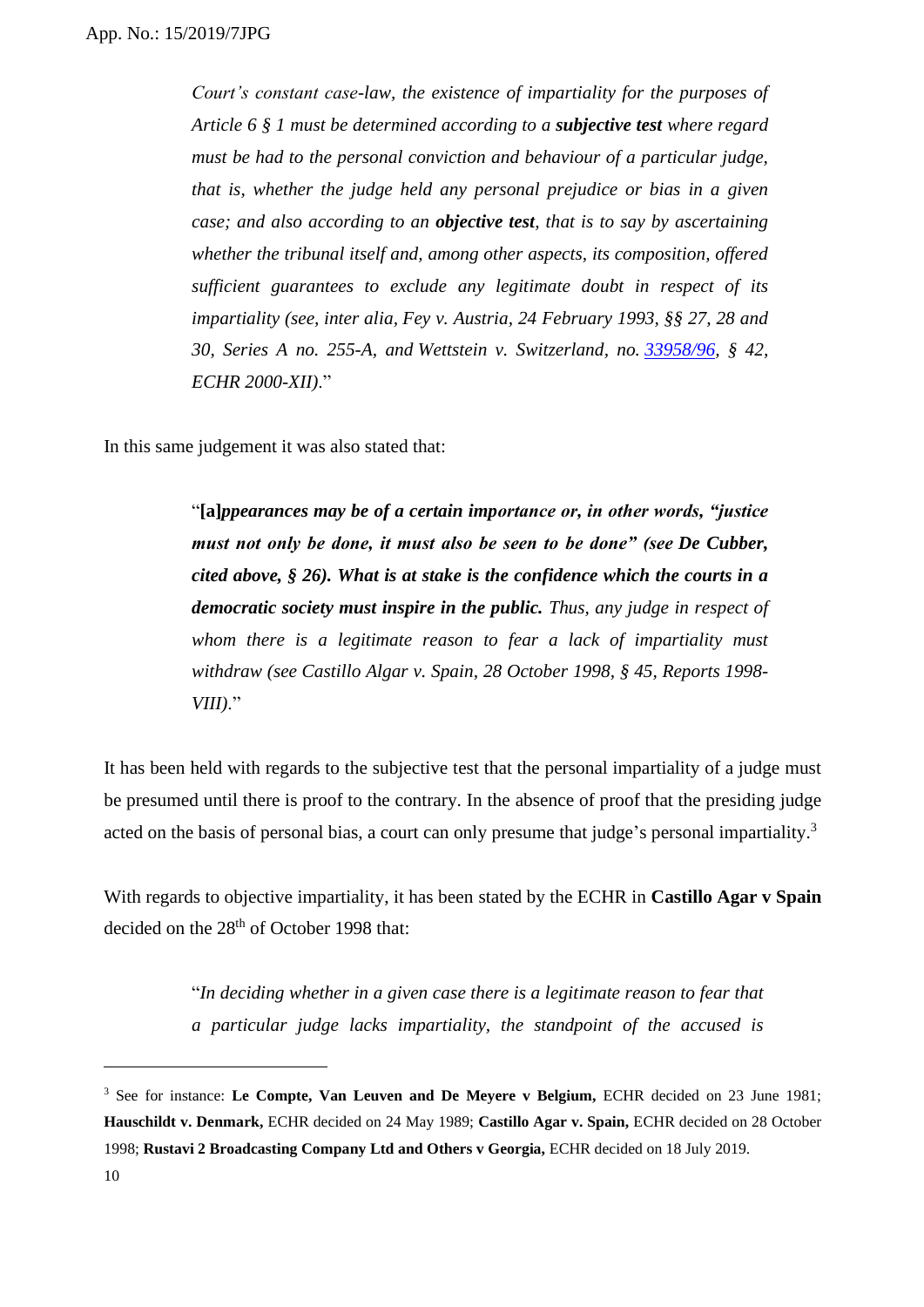*important but not decisive. What is decisive is whether this fear can be held to be objectively justified*."

### **Deliberates;**

The Court notes that according to law, the request for the recusal or challenge of the presiding Judge, is to be made *ad limine lites<sup>4</sup> .*

Indeed, according to Article 733 and Article 734, of Chapter 12 of the laws of Malta:

*733. The judges may not be challenged, nor may they abstain from sitting in any cause brought before the court in which they are appointed to sit, except for any of the reasons hereinafter mentioned.*

*734. (1) A judge may be challenged or abstain from sitting in a cause -*

- *(a) if he is related by consanguinity or affinity in a direct line to any of the parties;*
- *(b) if he is related by consanguinity in the degree of brother, uncle or nephew, grand-uncle or grandnephew or cousin, to any of the parties, or if he is related by affinity in the degree of brother, uncle, or nephew, to any of the parties;*
- *(c) if he is the tutor, curator, or presumptive heir of any of the parties; if he is or has been the agent of any of the parties to the suit; if he is the administrator of any establishment or partnership involved in the suit, or if any of the parties is his presumptive heir;*
- *(d) (i) if he had given advice, pleaded or written on the cause or on any other matter connected therewith or dependant thereon;*

<sup>4</sup> Vide Article 739, Chapter 12, Laws of Malta and collected cases Vol XXX.I.724;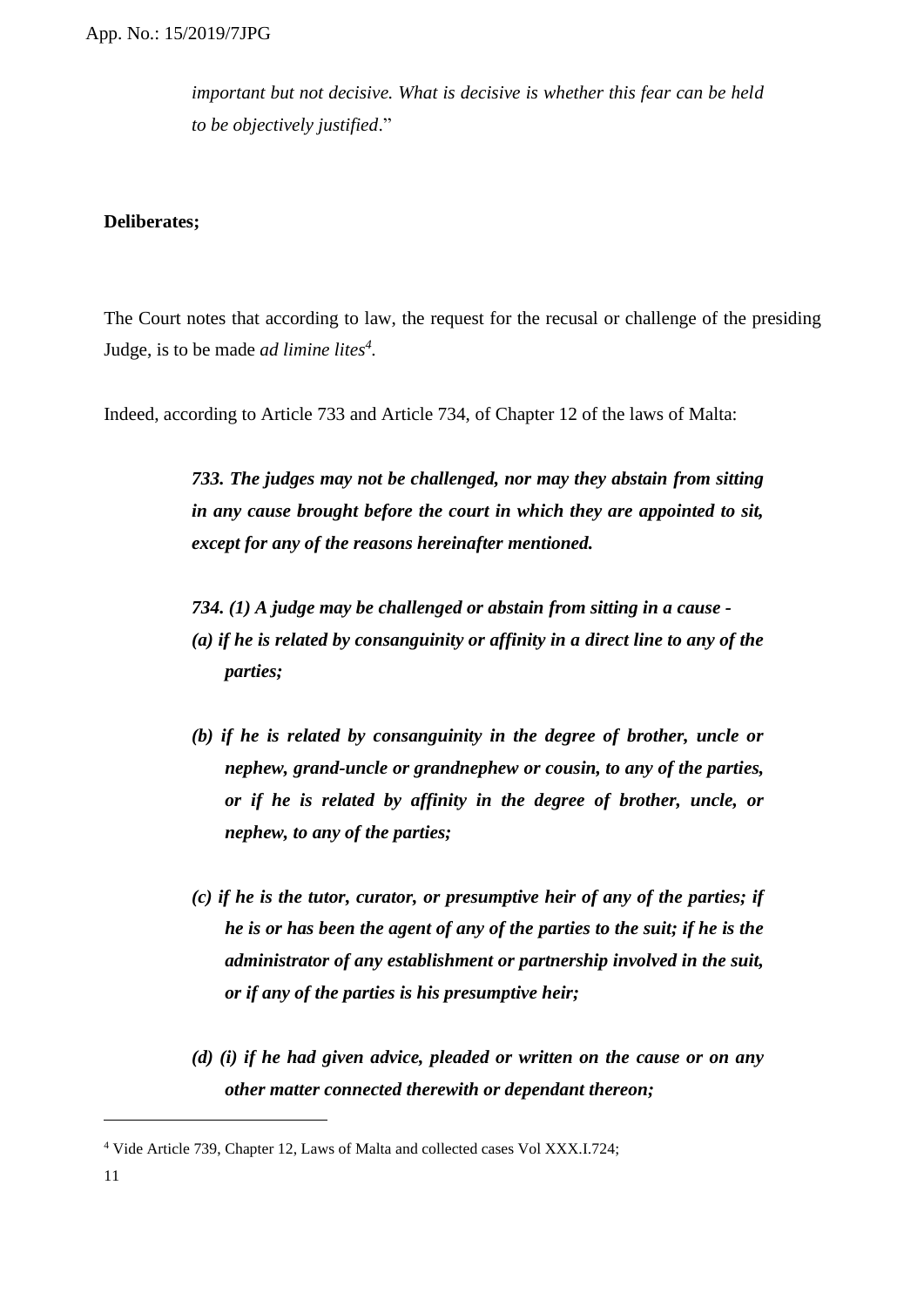*(ii) if he had previously taken cognizance of the cause as a judge or as an arbitrator:*

*Provided that this shall not apply to any decision delivered by the judge which did not definitely dispose of the merits in issue or to any judgment of non-suit of the plaintiff;*

*(iii) if he has made any disbursement in respect of the cause; (iv) if he has given evidence or if any of the parties proposes to call him as a witness;*

- *(e) if he, or his spouse, is directly or indirectly interested in the event of the suit;*
- *(f) if the advocate or legal procurator pleading before a judge is the son or daughter, spouse or ascendant of the said judge;*
- *(g) if the advocate or legal procurator pleading before a judge is the brother or sister of the said judge;*
- *(h) if the judge or his spouse has a case pending against any of the parties to the suit of happens to be his creditor or debtor in such manner as may reasonably give rise to suspicion of a direct or indirect interest that may influence the outcome of the case.*
- *(2) A judge may be challenged or abstain from sitting in a cause when he has previously taken cognizance of and expressed himself on the same merits of that cause when sitting as a judge in the Court of voluntary jurisdiction.*

In the case under review, the Court notes that no request for the recusal of the presiding Judge was made *ad limine lites*.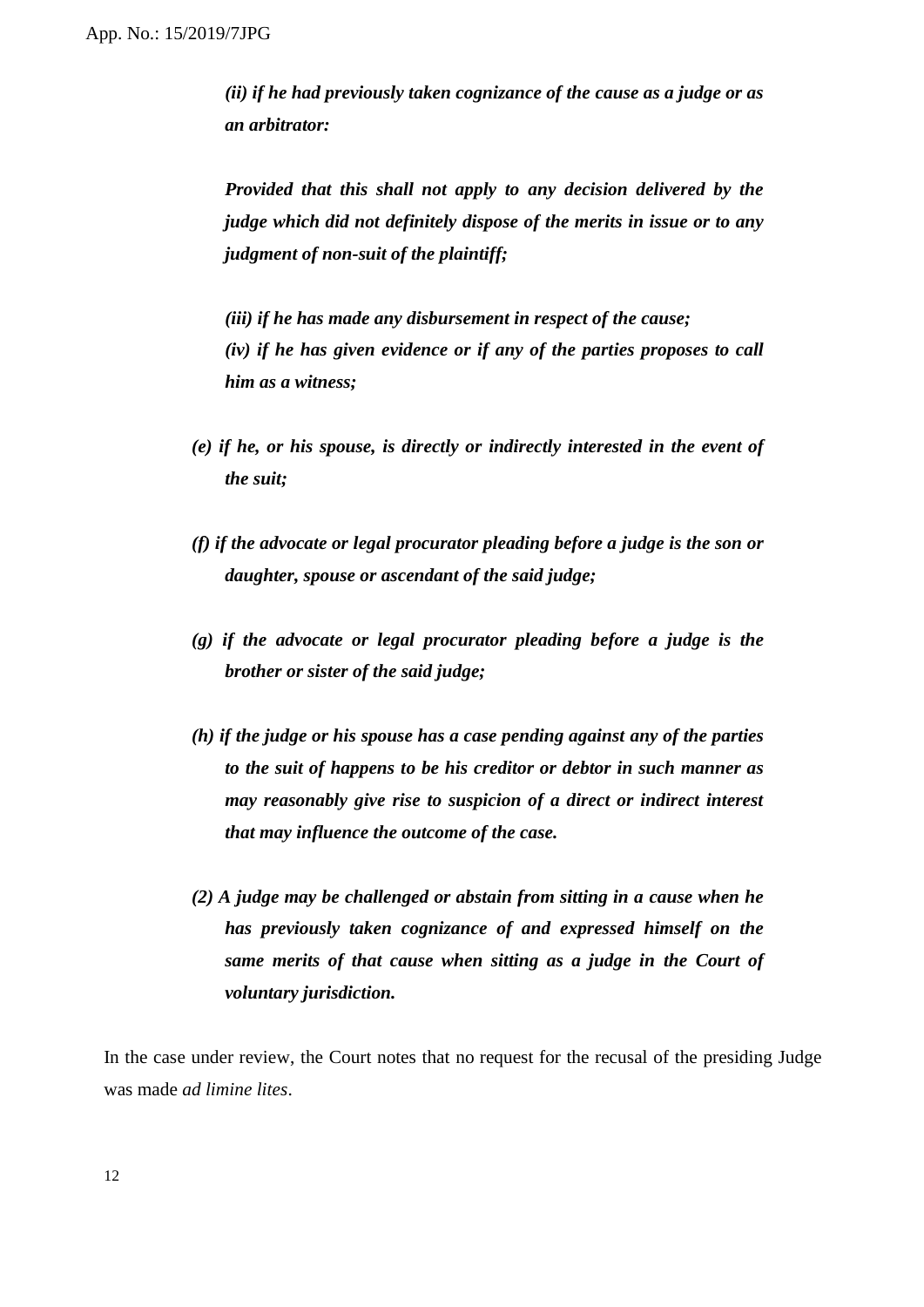A request for the recusal of this Court, had, however already been raised by both counsels to AM by means of an application dated 31<sup>st</sup> October 2019 (vide Application number 15/2019/6 at page 2). The Court, notes furthermore that this request for the recusal of the presiding Judge was **withdrawn** by the same counsel in the hearing of the 15<sup>th</sup> November 2019 (vide page 41 of the Application in the same names, 15/2019/6). Indeed, the Court during that same hearing, pronounced as **ceded the application requesting the recusal of the court**. It is pertinent also to note that the second counsel to AM had already appeared before this Court in the proceedings App. No.15/2019 **on the 28th of October 2019**. (Vide note in the record of proceedings 15/2019 at page 97). It is therefore incorrect to state that counsel to AM was **'unaware'** of such ground in terms of Article 739, Chapter 12 of the Laws of Malta.

Following the unconditional withdrawal of the request for the recusal for this Court dated  $15<sup>th</sup>$ of November 2019, no further requests on the same matters may legitimately be raised.

Moreover, this Court's decree dated the 28<sup>th</sup> of October 2019 (Vide Application number 15/2019/2 in the same names of the parties) which seems to be the source of the recusal proceedings, was a decree regulating the mother's access to the minor child of the parties. This decree upheld in toto a previous decree pronounced by a different judge of the Family Court, except for the pick-up arrangements of the child in question.

It is perplexing, to say the least, how a change in the pick-up arrangements of an access decree may be deemed to constitute or show bias according to either the objective or the subjective test expounded in the European Court of Human Rights' jurisprudence. Furthermore, the audio recordings exhibited by AM are self-explanatory. Nor do the photos AMX1 to AMX12 exhibited by AM indicate evidence of bias.

**For these reasons, the Court denies the request for the recusal of the presiding Judge as proffered by AM in his application dated 23rd December 2019.**

**Costs are reserved for final judgment.**